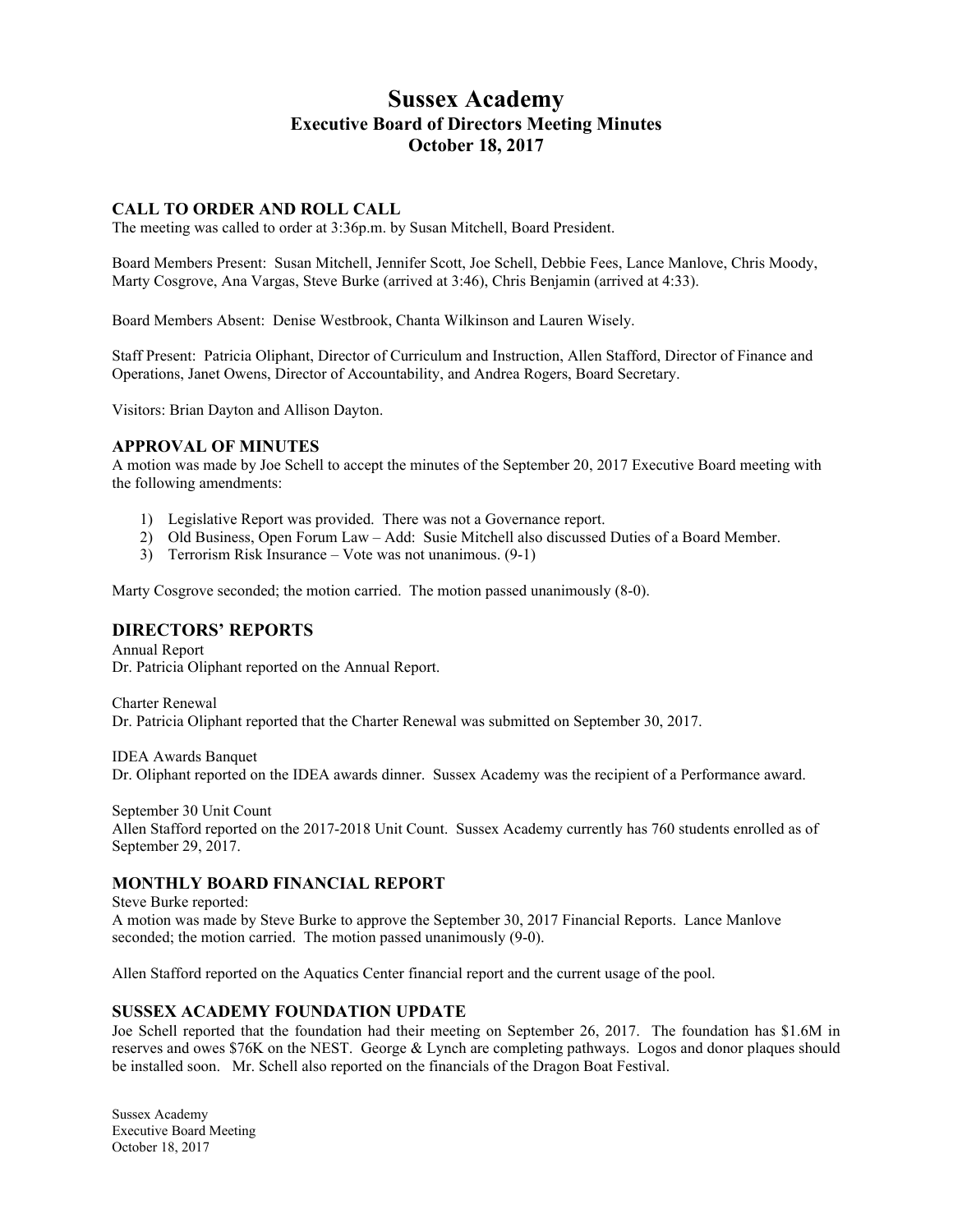#### **COMMITTEE REPORTS Executive**

No report was presented.

**Finance** No report was presented.

**Recognition** No report was presented.

**Outreach** Written report was presented.

**Building and Grounds** Written report was presented.

**Program Development** No report was presented.

**Athletics** Written report was presented.

**Legislative** No report was presented.

**Governance** No report was presented.

**Nominating** No report was presented.

**Succession Planning** No report was presented.

## **OLD BUSINESS**

Audit Report Update Allen Stafford reported that he has received the final audit and it has been sent to the Department of Education.

Financial Training Allen Stafford reported that financial training is now available online. Anyone that has not completed there training must do so before October 31.

#### **NEW BUSINESS**

Board Scholarship Susie Mitchell reported that the board would once again sponsor a scholarship for a graduating senior. She is asking each member to contribute \$200 each to fund that scholarship.

Bonus Funds

Allen Stafford reported on bonus funds. Mr. Stafford would like to have the boards' approval move forward with the employee recognition at the same monetary level as last year. Susie Mitchell made a motion to revise the current budget setting aside \$40K to be used for bonus funds. Steve Burke seconded, and discussion ensued. After discussion, Susie Mitchell withdrew her motion, and a motion was made by Marty Cosgrove to table the issue until the January Board meeting. Jen Scott seconded the motion. The motion passed unanimously. (10-0)

Sussex Academy Executive Board Meeting October 18, 2017